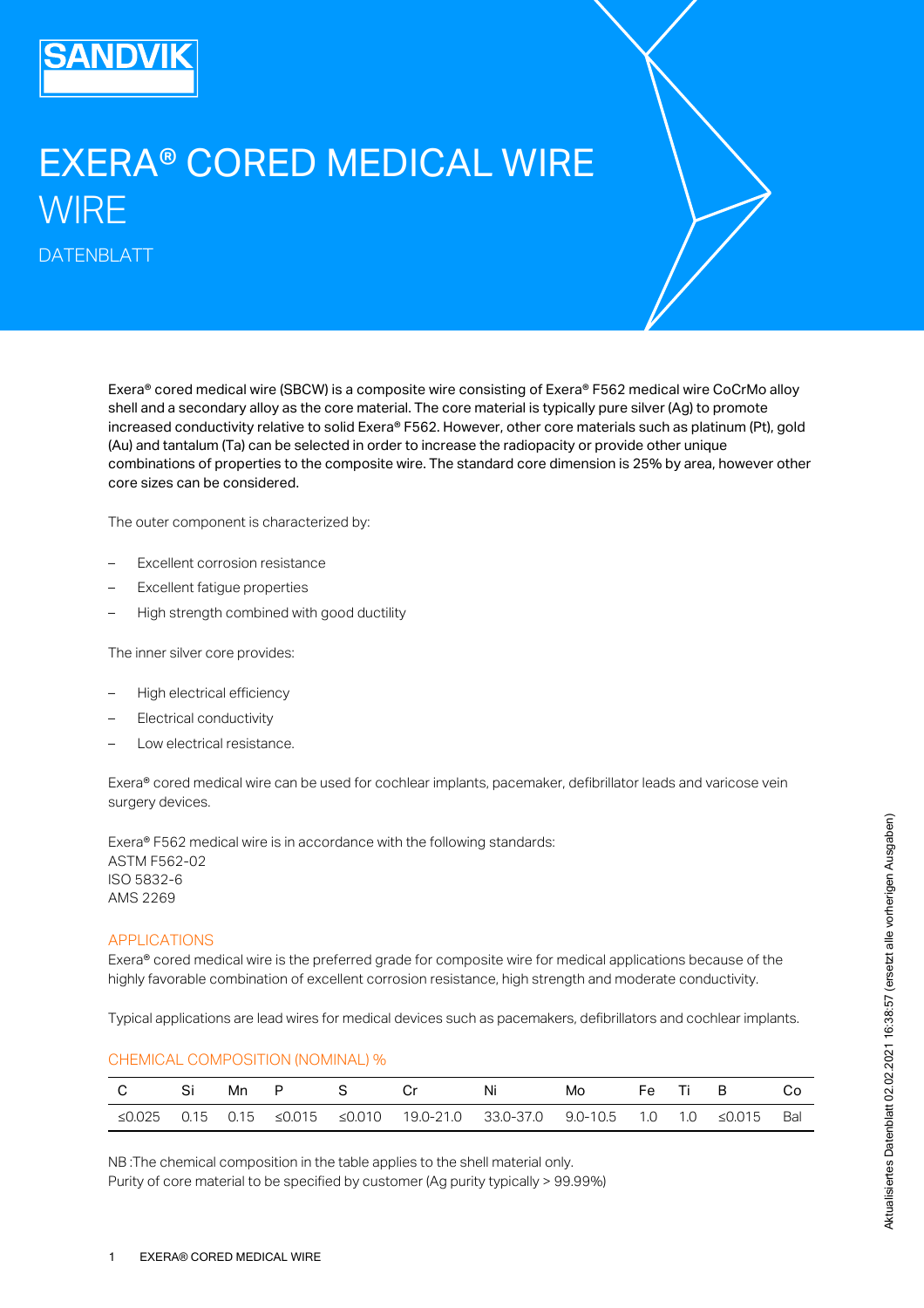# MECHANICAL PROPERTIES

The mechanical properties of Exera® cored medical wire will depend on the chemical composition of the core material, the cross sectional area of the core material and the temper (annealed, cold worked or cold worked and aged).

Standard tensile strength values in MPa for silver filled Exera® F562 as a function of cold worked and % cross sectional area (CSA) silver are given in the following table.

| Tensile Strength R <sub>m</sub> MPa |        |         |         |         |         |         |  |
|-------------------------------------|--------|---------|---------|---------|---------|---------|--|
| Silver CSA                          | 0 % CW | 20 % CW | 30 % CW | 40 % CW | 50 % CW | 60 % CW |  |
| 25                                  | 1080   | 1380    | 1495    | 1570    | 1635    | 1695    |  |
| 30                                  | 1010   | 1320    | 1405    | 1485    | 1560    | 1615    |  |
| 35                                  | 940    | 1215    | 1300    | 1380    | 1450    | 1500    |  |
| 40                                  | 870    | 1130    | 1205    | 1275    | 1335    | 1385    |  |
| 45                                  | 800    | 1055    | 1130    | 1185    | 1225    | 1260    |  |

Note : A cold work percentage greater than 65% is not recommended for this material.

# PHYSICAL PROPERTIES

The electrical resistance of Exera® cored medical wire depends on the selection of core alloy, cross sectional area of the core, temper and final size.

The nominal electrical resistance of 0.100 mm silver filled cored wire in the annealed and cold worked condition is given in the following table.

#### Electrical resistance at 20ºC – 0.100 mm silver filled SBCW (Ω/meter)

| % silver (Ag) | 25   | ЗС   | 35   | 40   | 45   |
|---------------|------|------|------|------|------|
| Annealed      | 7.52 | 6.32 | 5.45 | 4.80 | 4.28 |
| Cold worked   | 7.88 | 6.64 | 5.73 | 5.04 | 4.50 |

The table below shows electrical resistivity (unit : ohm/m) of solid Exera® F562 versus Exera® cored medical wire at different common sizes as a function of silver content:

| % silver (Ag)*        | Diameter, mm |       |       |       |       |      |  |
|-----------------------|--------------|-------|-------|-------|-------|------|--|
| 0.025                 | 0.100        | 0.125 | 0.150 | 0.175 | 0.250 |      |  |
| 0 - solid Exera® F562 | 2037.0       | 127.3 | 81.5  | 56.6  | 41.6  | 20.4 |  |
| 25                    | 120.3        | 7.5   | 4.8   | 3.3   | 2.4   | 1.2  |  |
| 30                    | 101.2        | 6.3   | 4.0   | 2.8   | 2.1   | 1.0  |  |
| 35                    | 87.4         | 5.4   | 3.5   | 2.4   | 1.8   | 0.9  |  |
| 40                    | 76.9         | 4.8   | 3.1   | 2.1   | 1.6   | 0.8  |  |
| 45                    | 68.6         | 4.3   | 2.7   | 1.9   | 1.4   | 0.7  |  |

\* 25 % silver means 25% Ag filled Sandvik F562 version

#### FORMS OF SUPPLY

The wire can be supplied in annealed, cold worked or cold worked and aged condition.

A smooth diamond drawn finish is provided at all size ranges and round wire or ribbon can be coated with an advanced polymer coating.